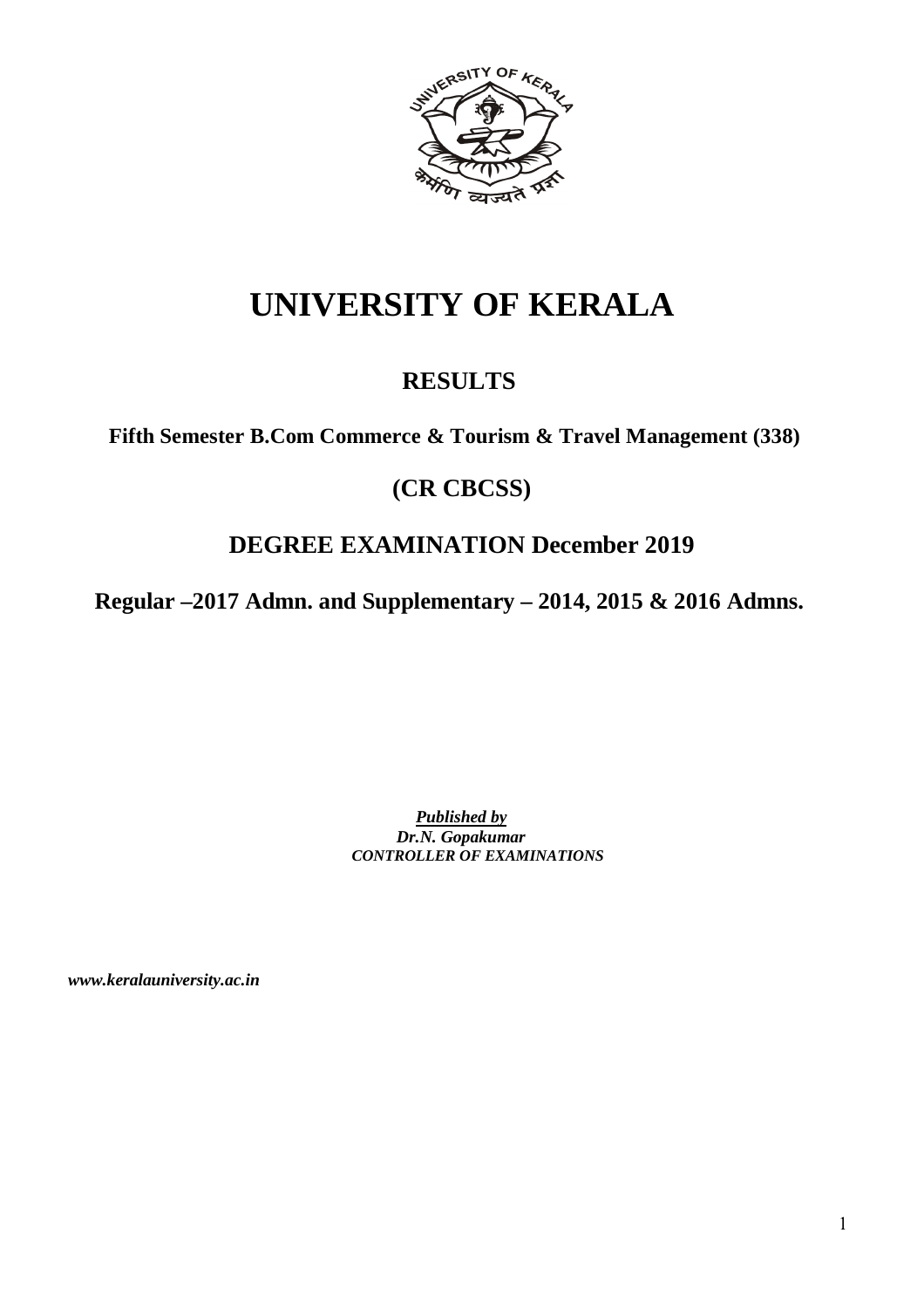## **UNIVERSITY OF KERALA**





**No. ES IX/2020 Thiruvananthapuram Dated: 23.06.2020**

## **S Y N D I C A T E – I N – C I R C U L A T I O N**

**The results of the Career Related First Degree Programme under CBCSS Fifth Semester B.Com Commerce and Tourism and Travel Management (338), Group 2(a), (Regular –2017 Admn. and Supplementary – 2014, 2015 & 2016 Admns.) Degree Examination December 2019 as declared by the respective Board of Examiners are given below.**

| <b>Name of Examination</b>                                                                                                                                                                                                   | <b>Total Registered</b> | <b>Total Appeared</b> | <b>Total Pass</b> | %Pass |
|------------------------------------------------------------------------------------------------------------------------------------------------------------------------------------------------------------------------------|-------------------------|-----------------------|-------------------|-------|
| <b>Fifth Semester B.Com Commerce</b><br>and Tourism and Travel<br>Management (338), Degree<br><b>Examination, December 2019</b><br>$(2015$ Scheme)<br>(Regular $-2017$ Admn. $\&$<br>Supplementary $-2015 & 2016$<br>Admns.) | 562                     | 548                   | 205               | 37.23 |
| <b>Fifth Semester B.Com Commerce</b><br>and Tourism and Travel<br>Management (338), Degree<br><b>Examination, December 2019</b><br>$(2014$ Scheme)<br>(Supplementary - 2014 Admn.)                                           | 8                       | 6                     | 3                 | 50    |

 $\ddot{\phantom{0}}$ 

The results may be approved. It is proposed to publish the results on  $23.06.2020$ 

To

- **1. E.J.III,**
- **2. E.J. IX**
- **3 PRO**
- **4 Enquiry**
- **5 IT Cell**

### **Sd/- CONTROLLER OF EXAMINATIONS**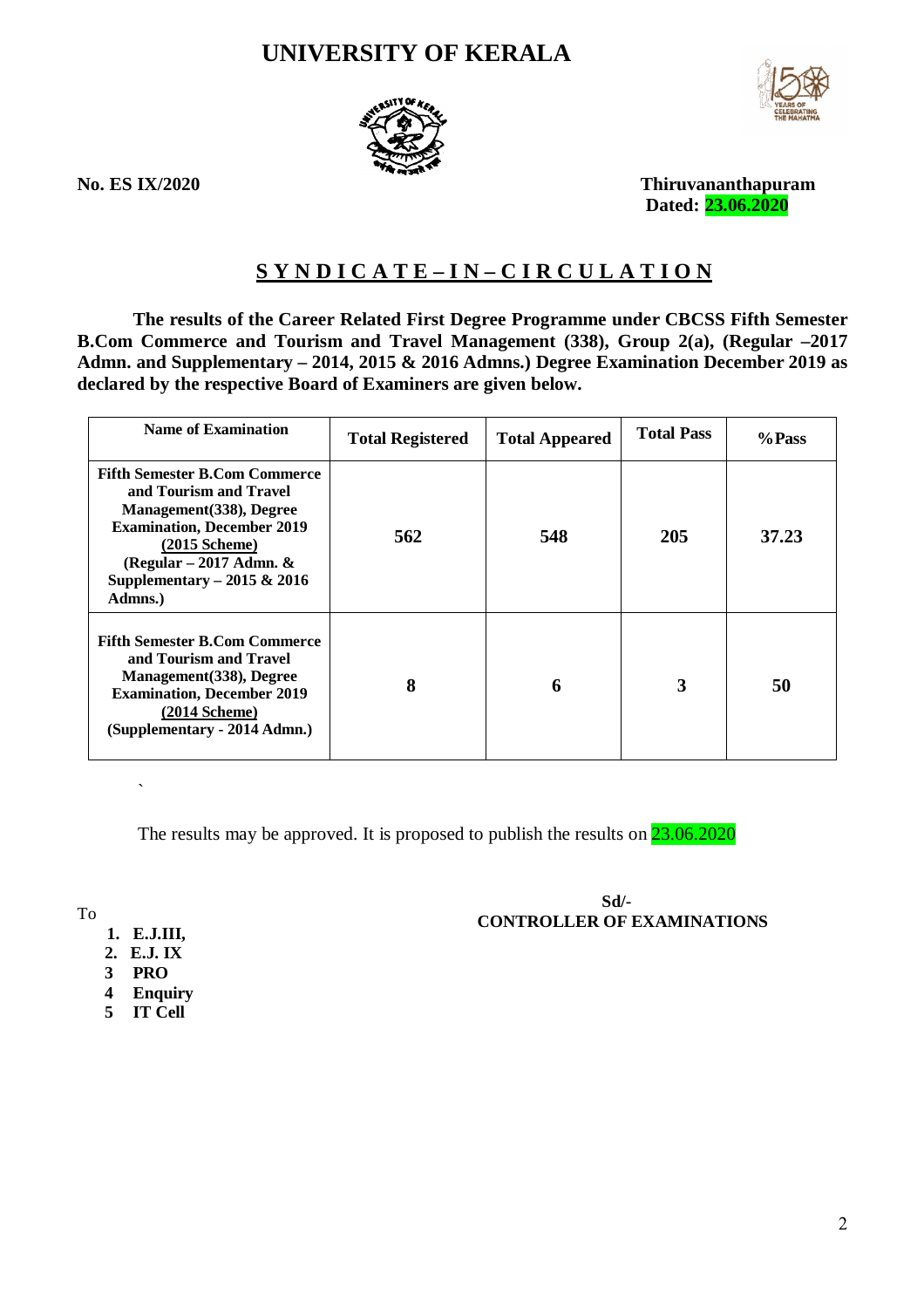

- 1. The following is the provisional list of Register Numbers of the successful candidates at the Career Related First Degree Program Under CBCSS Group 2(a) **Fifth Semester B.Com Commerce & Tourism & Travel Management (338) (Regular - 2017 Admn. and Supplementary – 2014, 2015 & 2016 Admns.) Degree Examination December 2019** as declared by the Board of Examiners.
- 2. For the successful completion of a semester, a student of **2014 Admission** has to score a minimum SCPA of 4.00 (E Grade). A minimum of 40% of marks (E Grade) is required for passing a course with a separate minimum of 40% (E Grade) for Continuous Evaluation and End Semester Evaluation.
- 3. For 2015, 2016 & 2017 Admission candidates, a student has to score a minimum 35% marks each for ESE and CE for a course pass. However, 40% in aggregate (CE+ESE) is required for a semester pass.
- 4. The last date for revaluation and scrutiny is **06/07/2020**. Candidates should make use of draft mark list available in the university website for applying for revaluation. Application for scrutiny and revaluation should be **submitted online only**.

| <b>COURSE CODE</b> | <b>COURSE</b>                        |
|--------------------|--------------------------------------|
| <b>TT</b> 1541     | <b>Entrepreneurship Developement</b> |
| TT 1542            | Indian Financial Markets             |
| TT 1543            | <b>Cost Accounting</b>               |
|                    | <b>Open Course</b>                   |
| <b>TT</b> 1571     | Management Of Travel Agency          |
| TT 1572            | <b>Tour Operation Management</b>     |

## **2015 and 2016 Admns. (2015 Scheme)**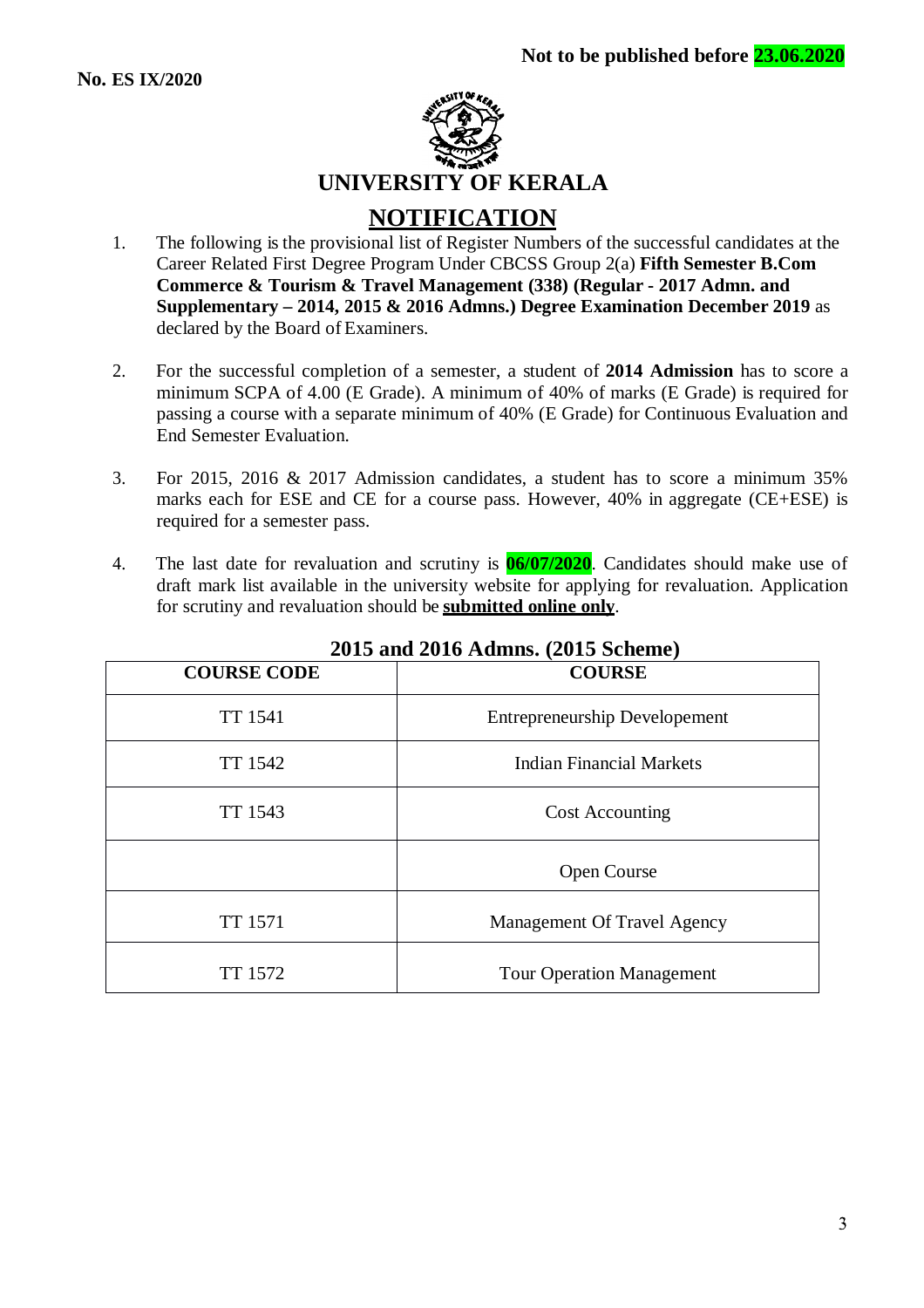| 2014 Admn. (2014 Scheme) |                                     |  |  |
|--------------------------|-------------------------------------|--|--|
| <b>COURSE CODE</b>       | <b>COURSE</b>                       |  |  |
|                          |                                     |  |  |
| TT 1541                  | <b>Entrepreneurship Development</b> |  |  |
| TT 1542                  | <b>Indian Financial Markets</b>     |  |  |
| TT 1543                  | <b>Cost Accounting</b>              |  |  |
|                          | <b>Open Course</b>                  |  |  |
| TT 1571                  | Management Of Travel Agency         |  |  |
| TT 1572                  | <b>Tour Operation Management</b>    |  |  |

## **Sd/- CONTROLLER OF EXAMINATIONS**

University Buildings, Thiruvananthapuram Dated: 23/06/2020

#### $\overline{4}$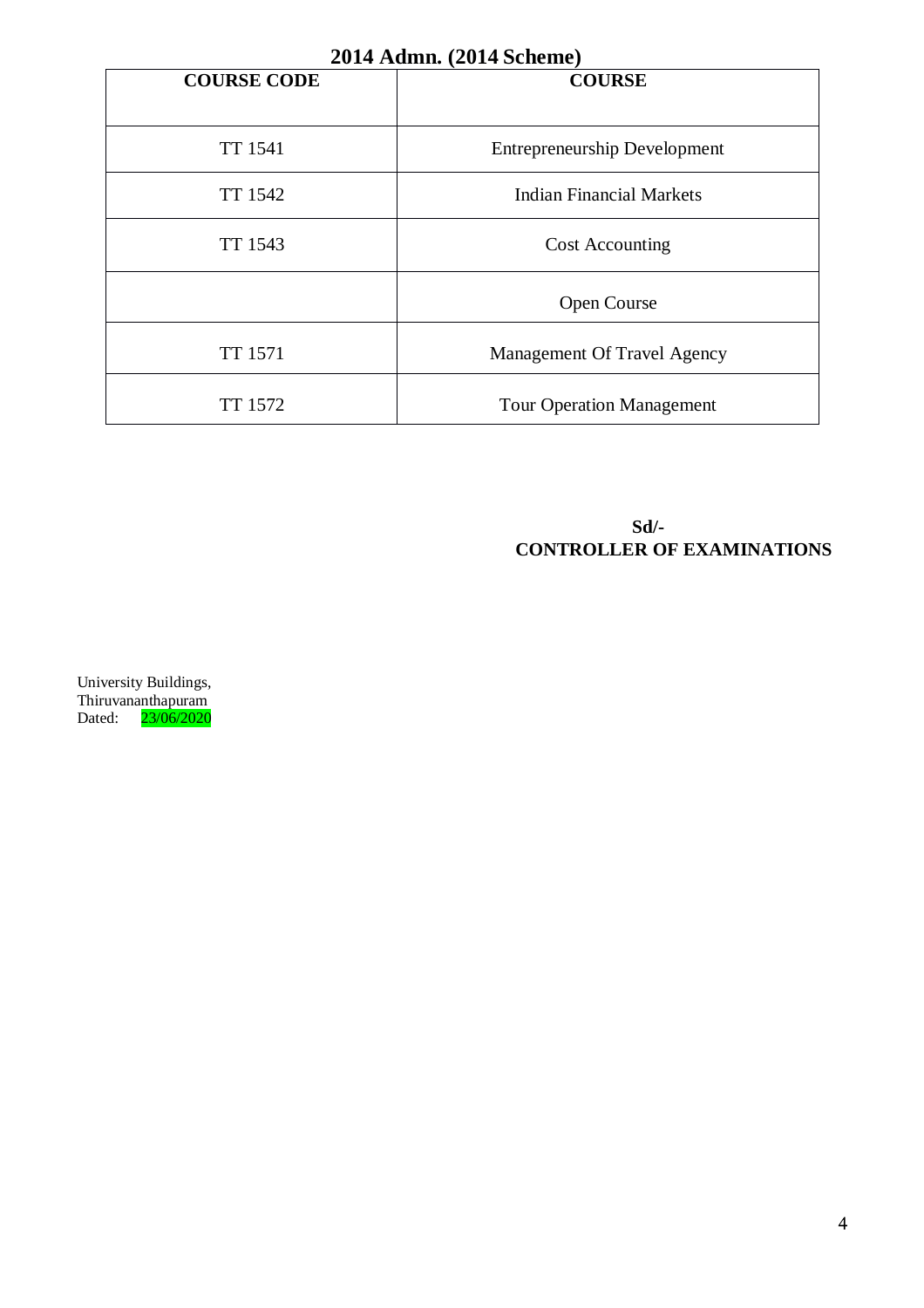## **Fifth Semester Career-Related B.Com Commerce and Tourism and Travel Management (338) (Regular - 2017 Admn and Supplementary – 2014, 2015 & 2016 Admns.) Degree Examinations - December 2019**

**College Code : 119**

### **Mannaniya College Of Arts And Science, Pangode, Thiruvananthapuram**

### **B.Com - Commerce & Tourism and Travel Management(338)**

| All Pass (Semester scores given in brackets)      |                  |                |             |             |
|---------------------------------------------------|------------------|----------------|-------------|-------------|
| 17119007(5.18 D)                                  | 010(5.56 D)      | 013(5.98 D)    | 014(6.65)   | 015(7.42 B) |
| 018(7.00 B)                                       | 020(5.86 D)      | 022(6.69 C)    | 025(5.91 D) | 026(7.69 B) |
| 027(6.06 C)                                       | 028(4.74 E)      | 029(5.91 D)    | 030(4.85 E) | 032(5.83 D) |
| 033(6.11 C)                                       | 037(7.35 B)      | 038(6.84 C)    | 039(6.45 C) | 040(6.72 C) |
| 041(5.92 D)                                       | 042(4.31 E)      | 043(6.35 C)    | 044(6.38 C) | 045(6.15 C) |
| 046(6.34 C)                                       | 16119008(4.98 E) | $011(4.32)$ E) | 026(4.86)   | 045(4.26 E) |
| $047(4.83 \text{ E})$                             | 049(4.30 E)      | 051(4.27 E)    |             |             |
| Passed in Parts (Subject codes given in brackets) |                  |                |             |             |
| 17119001(1346)                                    | 002(146)         | 004(12346)     | 006(13456)  | 008(46)     |
| 009(246)                                          | 011(12346)       | 012(13456)     | 016(6)      | 017(46)     |
| 019(46)                                           | 021(146)         | 031(1346)      | 035(1)      | 036(23456)  |
| 16119044(1)                                       |                  |                |             |             |
| Attendance statement not received                 |                  |                |             |             |

16119001()

**College Code : 149**

#### **Mar Gregorios College of Arts & Science, Punnapra, Alappuzha**

#### **B.Com - Commerce & Tourism and Travel Management(338)**

| All Pass (Semester scores given in brackets)      |             |             |                  |                  |
|---------------------------------------------------|-------------|-------------|------------------|------------------|
| 17149002(5.68 D)                                  | 007(5.68 D) | 014(6.30 C) | 015(7.06 B)      | 016(5.86 D)      |
| 018(5.20 D)                                       | 019(4.61 E) | 020(7.70 B) | 025(4.73 E)      | 026(6.12 C)      |
| 028(6.08 C)                                       | 032(5.82 D) | 034(5.84 D) | 035(5.69 D)      | 16149002(5.74 D) |
| 005(4.28)                                         | 025(5.21 D) | 027(5.71 D) | 15149015(7.88 B) | 037(5.76 D)      |
| Passed in Parts (Subject codes given in brackets) |             |             |                  |                  |
| 17149001(1346)                                    | 003(1346)   | 004(146)    | 006(1346)        | 008(12346)       |
| 009(13456)                                        | 010(146)    | 011(146)    | 012(13456)       | 013(13456)       |
| 017(13456)                                        | 021(1356)   | 022(13456)  | 023(456)         | 024(13456)       |
| 027(13456)                                        | 029(1346)   | 030(146)    | 031(13456)       | 036(46)          |
| 037(13456)                                        | 038(1346)   | 039(13456)  | 040(1456)        |                  |
|                                                   |             |             |                  |                  |

**College Code : 159**

### **Christ College, Vizhinjam, Thiruvananthapuram**

#### **B.Com - Commerce & Tourism and Travel Management(338)**

| All Pass (Semester scores given in brackets) |                |                                                   |             |
|----------------------------------------------|----------------|---------------------------------------------------|-------------|
| 004(7.88 B)                                  | 005(7.87 B)    | 008(4.90 E)                                       | 010(5.16 D) |
| $013(6.30)$ C)                               | 014(6.58)      | $015(4.66 \text{ E})$                             | 016(6.26)   |
| 019(8.27 A)                                  | 020(5.18 D)    | 022(7.78 B)                                       | 023(6.81 C) |
| $027(5.85 \text{ D})$                        | 029(6.62)      | 032(5.08 D)                                       | 034(5.34 D) |
| 040(5.31 D)                                  | 042(4.84)      | 043(5.15 D)                                       | 044(5.05 D) |
| 016(4.65)                                    | $025(4.31)$ E) |                                                   |             |
|                                              |                |                                                   |             |
| 009(246)                                     | 017(2346)      | 028(12456)                                        | 030(2456)   |
| 036(1456)                                    | 16159007(2)    | 020(4)                                            | 035(2)      |
|                                              |                | Passed in Parts (Subject codes given in brackets) |             |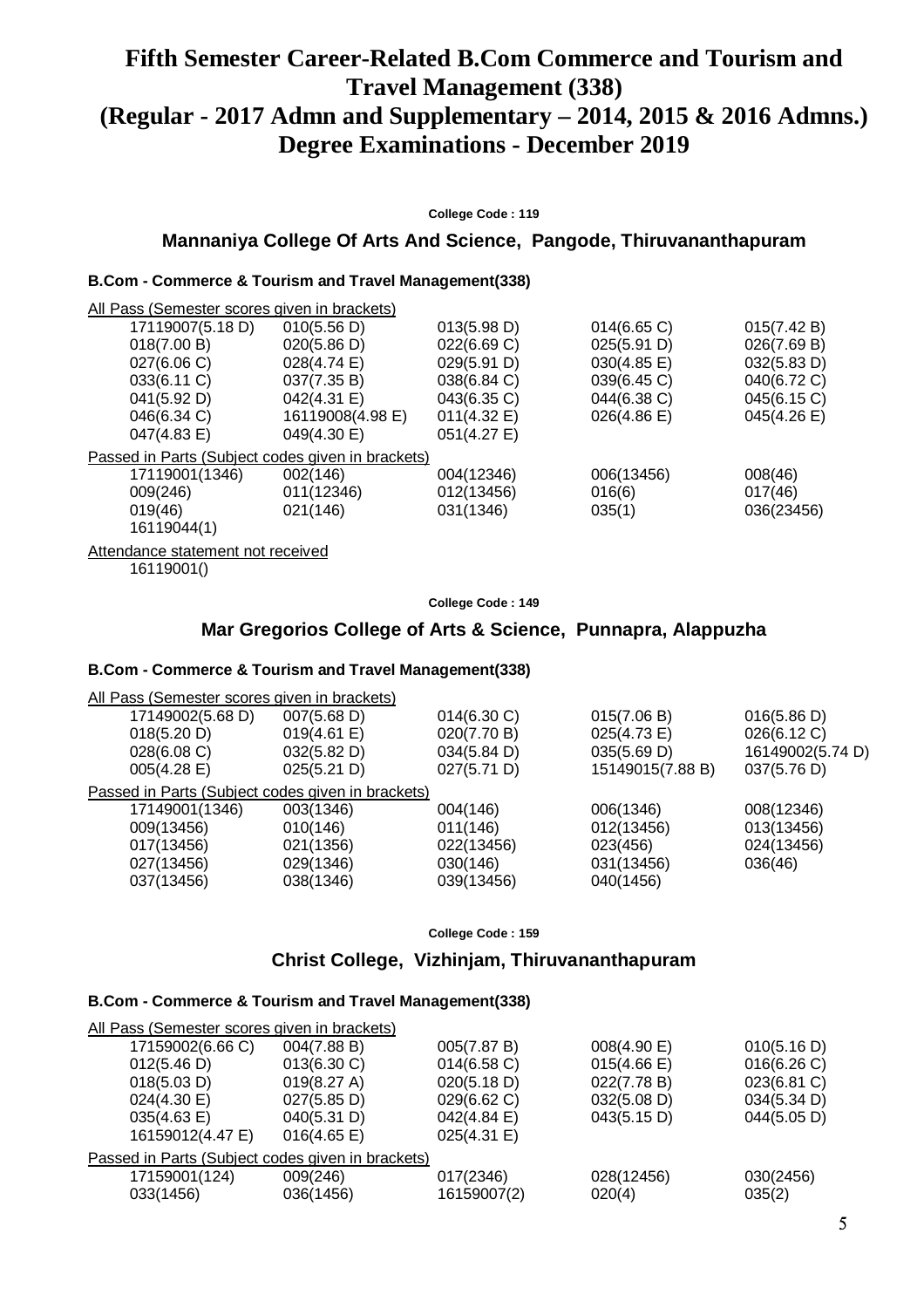#### **College Code : 171**

## **Mar Ivanios College, Mavelikkara, Alappuzha**

#### **B.Com - Commerce & Tourism and Travel Management(338)**

| All Pass (Semester scores given in brackets) |                                                   |                       |             |                  |
|----------------------------------------------|---------------------------------------------------|-----------------------|-------------|------------------|
| 17171002(6.33 C)                             | $004(5.88 \text{ D})$                             | 006(6.15 C)           | 007(6.78 C) | 008(6.19 C)      |
| 012(8.05 A)                                  | 014(6.24)                                         | 019(6.94 C)           | 020(6.40 C) | 022(8.16 A)      |
| 024(6.03 C)                                  | 025(6.05 C)                                       | 026(4.55 E)           | 029(6.55 C) | 030(6.18 C)      |
| 031(4.78 E)                                  | 033(5.70 D)                                       | 035(5.56 D)           | 037(5.81 D) | 038(6.37 C)      |
| 039(6.81 C)                                  | 040(5.18 D)                                       | 041(7.10 B)           | 042(6.86 C) | 043(5.63 D)      |
| 16171002(4.77 E)                             | 006(5.32 D)                                       | $019(4.42 \text{ E})$ | 041(4.11 E) | 15171010(5.08 D) |
| 022(4.87 E)                                  | 032(5.47 D)                                       | $034(4.87 \text{ E})$ |             |                  |
|                                              | Passed in Parts (Subject codes given in brackets) |                       |             |                  |
| 17171001(12456)                              | 003(2456)                                         | 009(2456)             | 010(46)     | 011(246)         |
| 015(246)                                     | 016(2456)                                         | 017(12456)            | 018(2456)   | 021(1246)        |
| 023(2356)                                    | 028(12456)                                        | 032(46)               | 034(256)    | 036(456)         |
| 16171011(3)                                  | 012(236)                                          | 15171007(34)          | 038(1)      |                  |
|                                              |                                                   |                       |             |                  |

**College Code : 801**

## **C.H.M.M College of Advanced Studies, Chavarkode, Thiruvananthapuram**

## **B.Com - Commerce & Tourism and Travel Management(338)**

| All Pass (Semester scores given in brackets)      |             |             |                  |             |
|---------------------------------------------------|-------------|-------------|------------------|-------------|
| 17801001(6.27 C)                                  | 003(5.17 D) | 008(7.10 B) | 009(6.23 C)      | 010(6.55 C) |
| 013(5.65 D)                                       | 014(6.17 C) | 015(5.54 D) | 016(6.25)        | 022(6.57 C) |
| 023(6.93 C)                                       | 030(6.79 C) | 031(7.03 B) | 037(4.44 E)      | 040(6.55 C) |
| 041(6.72 C)                                       | 042(5.28 D) | 052(7.66 B) | 16801003(5.68 D) | 011(4.55 E) |
| 021(4.56 E)                                       | 022(4.77 E) | 027(4.70 E) | 030(4.86)        | 033(4.72 E) |
| 034(4.96 E)                                       | 037(6.04 C) | 041(5.54 D) | 15801008(5.48 D) | 052(4.40 E) |
| Passed in Parts (Subject codes given in brackets) |             |             |                  |             |
| 17801005(134)                                     | 006(14)     | 012(1456)   | 018(12)          | 019(456)    |
| 020(4)                                            | 024(4)      | 025(13456)  | 026(1456)        | 027(1346)   |
| 029(13456)                                        | 035(13456)  | 036(13456)  | 043(1456)        | 044(4)      |
| 048(13456)                                        | 049(13456)  | 050(145)    | 16801017(3)      | 018(26)     |
| 024(346)                                          | 025(16)     | 026(346)    | 032(46)          | 15801020(3) |
| 036(2)                                            |             |             |                  |             |
| Attendance statement not received                 |             |             |                  |             |
| 17801002()                                        | 032()       | 046()       | 16801004()       | 005()       |
| 14801019()                                        |             |             |                  |             |
| Wrong entry of details by the the candidate       |             |             |                  |             |

17801034()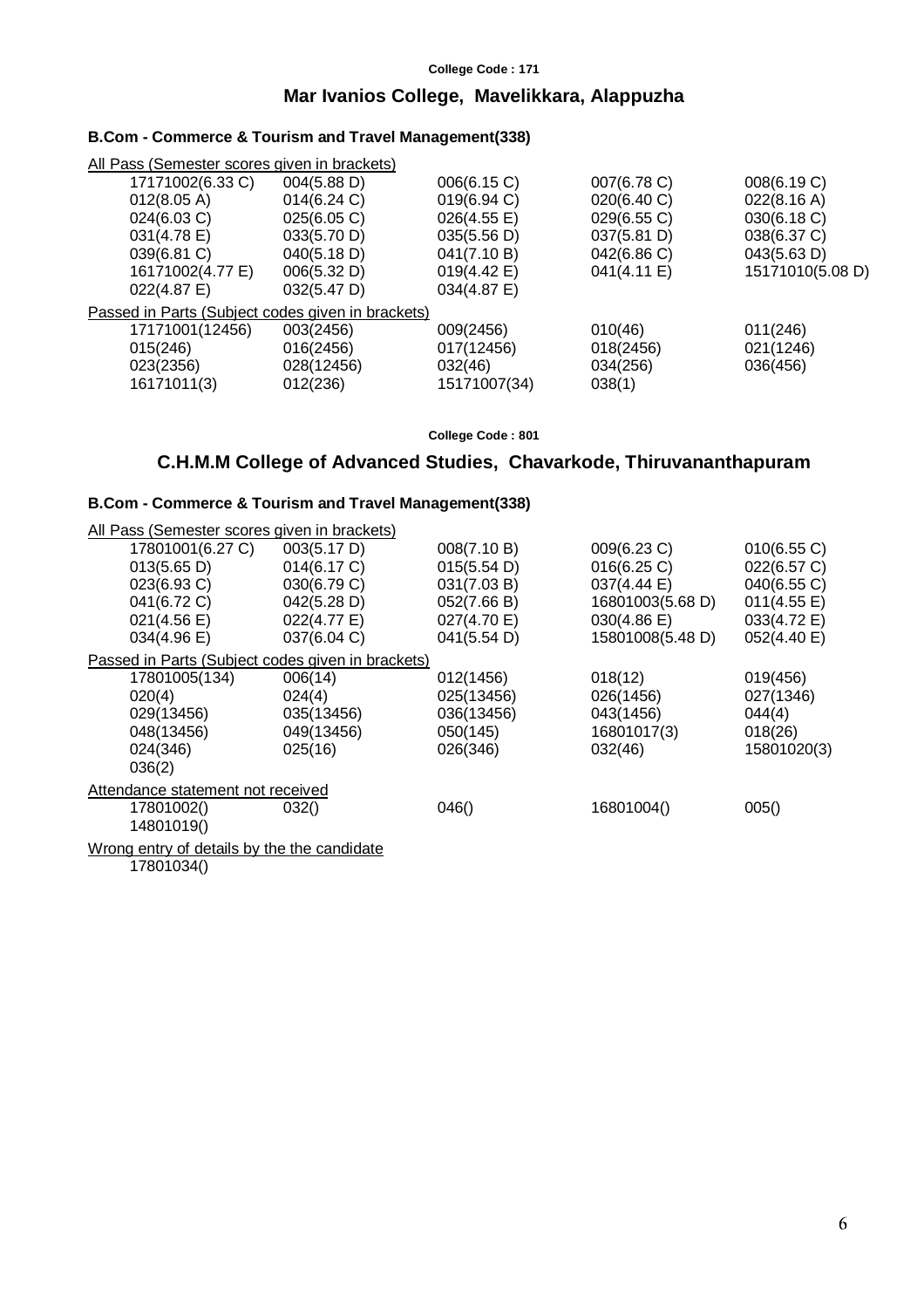#### **College Code : 804**

## **Emmanuel College, Vazhichal, Thiruvananthapuram**

#### **B.Com - Commerce & Tourism and Travel Management(338)**

| All Pass (Semester scores given in brackets)      |             |             |                  |             |
|---------------------------------------------------|-------------|-------------|------------------|-------------|
| 17804004(5.83 D)                                  | 013(5.92 D) | 014(5.68 D) | 018(6.14 C)      | 025(5.22 D) |
| 027(6.78 C)                                       | 028(6.16 C) | 031(5.87 D) | 032(8.08 A)      | 043(6.15 C) |
| 16804020(4.94 E)                                  | 042(5.35 D) | 044(5.41 D) | 15804051(5.28 D) |             |
| Passed in Parts (Subject codes given in brackets) |             |             |                  |             |
| 17804001(1456)                                    | 002(1456)   | 003(12456)  | 007(12456)       | 008(1456)   |
| 009(12456)                                        | 010(456)    | 011(145)    | 012(1456)        | 015(146)    |
| 016(14)                                           | 017(146)    | 020(146)    | 022(1456)        | 023(146)    |
| 029(1346)                                         | 030(12346)  | 034(146)    | 035(12456)       | 037(146)    |
| 038(4)                                            | 039(1346)   | 040(12346)  | 041(13456)       | 042(146)    |
| 044(146)                                          | 045(146)    | 046(46)     | 047(146)         | 048(146)    |
| 16804014(5)                                       | 017(2)      | 045(2)      | 15804052(4)      | 14804041(6) |
| Erroneous registration                            |             |             |                  |             |

17804019()

**College Code : 805**

### **K.V.V.S College of Science and Technology, Adoor, Pathanamthitta**

#### **B.Com - Commerce & Tourism and Travel Management(338)**

| All Pass (Semester scores given in brackets)      |                  |             |             |             |
|---------------------------------------------------|------------------|-------------|-------------|-------------|
| 17805007(7.31 B)                                  | 015(5.81 D)      | 016(5.88 D) | 019(6.38 C) | 025(7.04 B) |
| 026(5.08 D)                                       | 028(6.05 C)      | 038(6.73 C) | 041(4.70 E) | 043(5.77 D) |
| 050(5.31 D)                                       | 16805005(5.42 D) | 009(6.60 C) | 012(5.84 D) | 027(5.44 D) |
| 15805009(5.02 D)                                  |                  |             |             |             |
| Passed in Parts (Subject codes given in brackets) |                  |             |             |             |
| 17805001(6)                                       | 002(6)           | 003(36)     | 004(6)      | 006(6)      |
| 008(1356)                                         | 010(1456)        | 012(135)    | 013(1456)   | 014(12356)  |
| 017(3)                                            | 021(1356)        | 023(36)     | 024(4)      | 029(56)     |
| 031(6)                                            | 033(6)           | 034(6)      | 035(6)      | 037(23456)  |
| 039(1456)                                         | 040(6)           | 042(3456)   | 044(3456)   | 045(156)    |
| 047(56)                                           | 049(6)           | 051(6)      | 052(6)      | 053(1356)   |
| 16805016(1345)                                    | 021(35)          | 026(135)    | 030(3)      | 032(3)      |
| 035(35)                                           | 041(345)         | 043(35)     | 049(36)     | 050(34)     |
| 15805048(3)                                       |                  |             |             |             |
| SUSPECTED MALPRACTICE                             |                  |             |             |             |
| 16805034()                                        |                  |             |             |             |
| Attendance statement not received                 |                  |             |             |             |
|                                                   |                  |             |             |             |

16805024()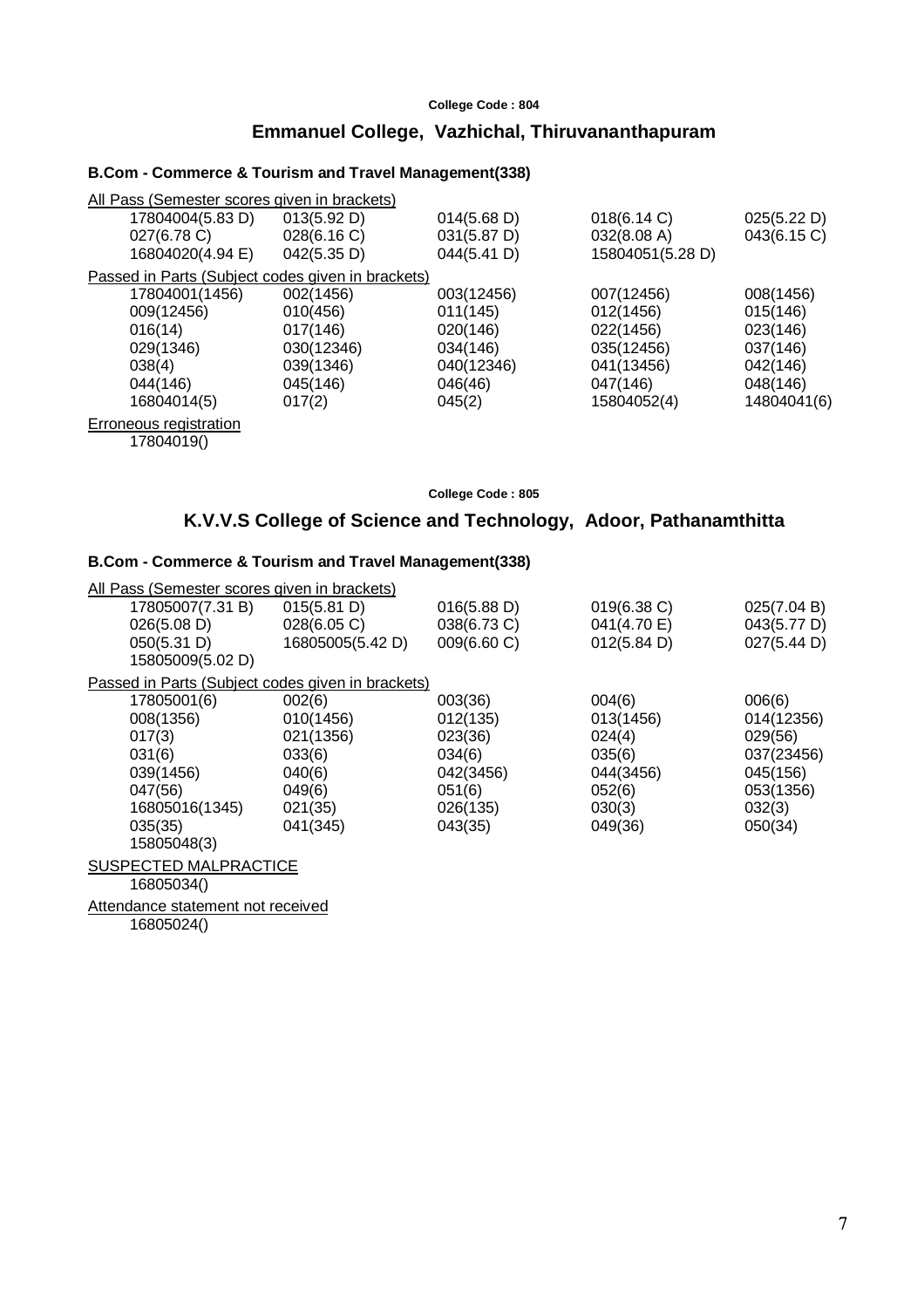#### **College Code : 812**

#### **Naipunya School of Management, Cherthala, Alappuzha**

#### **B.Com - Commerce & Tourism and Travel Management(338)**

| All Pass (Semester scores given in brackets)      |             |                       |                       |                  |
|---------------------------------------------------|-------------|-----------------------|-----------------------|------------------|
| 17812002(5.15 D)                                  | 007(5.67 D) | 011(5.92 D)           | 012(6.04 C)           | 013(5.71 D)      |
| 017(5.04 D)                                       | 018(5.60 D) | 019(5.97 D)           | 020(6.27 C)           | 021(6.73 C)      |
| 022(5.52 D)                                       | 025(5.66 D) | 027(4.80 E)           | 028(6.01 C)           | 029(5.64 D)      |
| 031(5.34 D)                                       | 034(4.85 E) | 035(5.47 D)           | 037(6.83 C)           | 039(5.77 D)      |
| 044(5.01 D)                                       | 046(7.51 B) | 047(4.74 E)           | 049(5.09 D)           | 16812018(6.09 C) |
| 020(4.75 E)                                       | 027(4.91 E) | $034(4.66 \text{ E})$ | 041(4.97 E)           | 043(5.36 D)      |
| 15812003(5.76 D)                                  | 006(4.93 E) | $012(4.88 \text{ E})$ | $018(4.58 \text{ E})$ | 028(5.30 D)      |
| 14812030(5.68 D)                                  | 034(5.23 D) |                       |                       |                  |
| Passed in Parts (Subject codes given in brackets) |             |                       |                       |                  |
| 17812001(13456)                                   | 003(14)     | 004(145)              | 006(13456)            | 008(12456)       |
| 009(12456)                                        | 010(1456)   | 015(12456)            | 023(1456)             | 024(1456)        |
| 032(1456)                                         | 033(13456)  | 040(13456)            | 041(3456)             | 042(12456)       |
| 048(13456)                                        |             |                       |                       |                  |
| Attendance statement not received                 |             |                       |                       |                  |
| 16812001()                                        | 021()       | 023()                 | 030()                 | 044()            |
| 15812024()                                        | 030()       |                       |                       |                  |
|                                                   |             |                       |                       |                  |

**College Code : 822**

## **Sree Narayana Guru Memorial Arts & Science College, Thuravoor, Alappuzha**

#### **B.Com - Commerce & Tourism and Travel Management(338)**

| All Pass (Semester scores given in brackets)      |             |            |             |                  |
|---------------------------------------------------|-------------|------------|-------------|------------------|
| 17822022(5.73 D)                                  | 026(5.90 D) | 032(4.50)  | 033(5.54 D) | 16822023(4.74 E) |
| Passed in Parts (Subject codes given in brackets) |             |            |             |                  |
| 17822001(14)                                      | 002(1456)   | 004(145)   | 005(13456)  | 007(156)         |
| 008(1)                                            | 009(145)    | 013(45)    | 014(456)    | 015(456)         |
| 016(3456)                                         | 019(46)     | 020(13456) | 025(5)      | 030(456)         |

**College Code : 892**

## **SDV College of Arts & Applied Science, Alappuzha, Alappuzha**

#### **B.Com - Commerce & Tourism and Travel Management(338)**

| All Pass (Semester scores given in brackets) |                                                   |                  |                       |                       |
|----------------------------------------------|---------------------------------------------------|------------------|-----------------------|-----------------------|
| 17892001(4.94 E)                             | 002(5.20 D)                                       | 006(5.23 D)      | $013(4.85 \text{ E})$ | 021(6.20 C)           |
| 029(6.37 C)                                  | 030(5.39 D)                                       | 033(5.28 D)      | 037(4.56 E)           | 039(4.64 E)           |
| 042(4.75 E)                                  | 16892022(4.76 E)                                  | $025(4.39)$ E)   | 027(4.91 E)           | 028(5.24 D)           |
| 039(4.89 E)                                  | 040(5.13 D)                                       | 15892003(4.22 E) | 015(5.16 D)           | $025(4.64 \text{ E})$ |
| 030(5.15 D)                                  | 036(4.73 E)                                       | 037(4.64)        | 14892001(4.93 E)      | 021(4.96 E)           |
|                                              | Passed in Parts (Subject codes given in brackets) |                  |                       |                       |
| 17892004(12456)                              | 005(12456)                                        | 007(145)         | 008(12456)            | 009(456)              |
| 010(246)                                     | 011(12456)                                        | 012(12456)       | 014(2456)             | 015(12456)            |
| 016(2456)                                    | 018(12456)                                        | 019(45)          | 020(456)              | 023(12456)            |
| 025(2456)                                    | 026(12456)                                        | 027(12456)       | 028(12456)            | 031(45)               |
| 032(1456)                                    | 034(1456)                                         | 035(456)         | 036(12456)            | 038(456)              |
| 040(1456)                                    | 041(12456)                                        | 16892006(14)     | 018(5)                | 024(4)                |
| 16892029(2)<br>021(4)                        | 037(1346)                                         | 15892005(2)      | 013(1)                | 017(4)                |